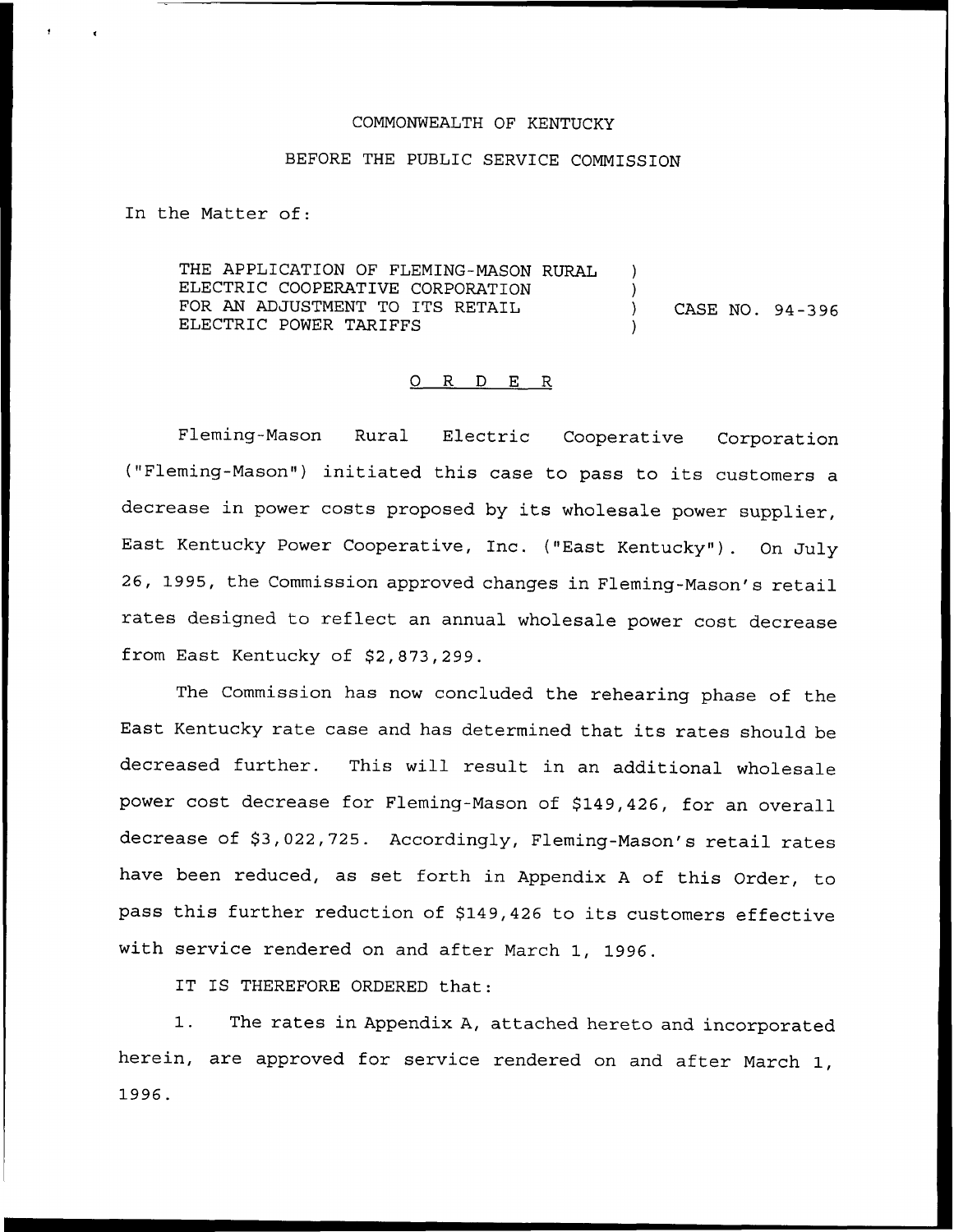2. Within 20 days of the date of this Order, Fleming-Mason shall file with the Commission revised tariff sheets setting out the rates approved herein.

Done at Frankfort, Kentucky this 28th day of February, 1996.

PUBLIC SERVICE COMMISSION

 $Chafrma$ 

hairman

Commissione

ATTEST:

 $0.02$ 

Executive Director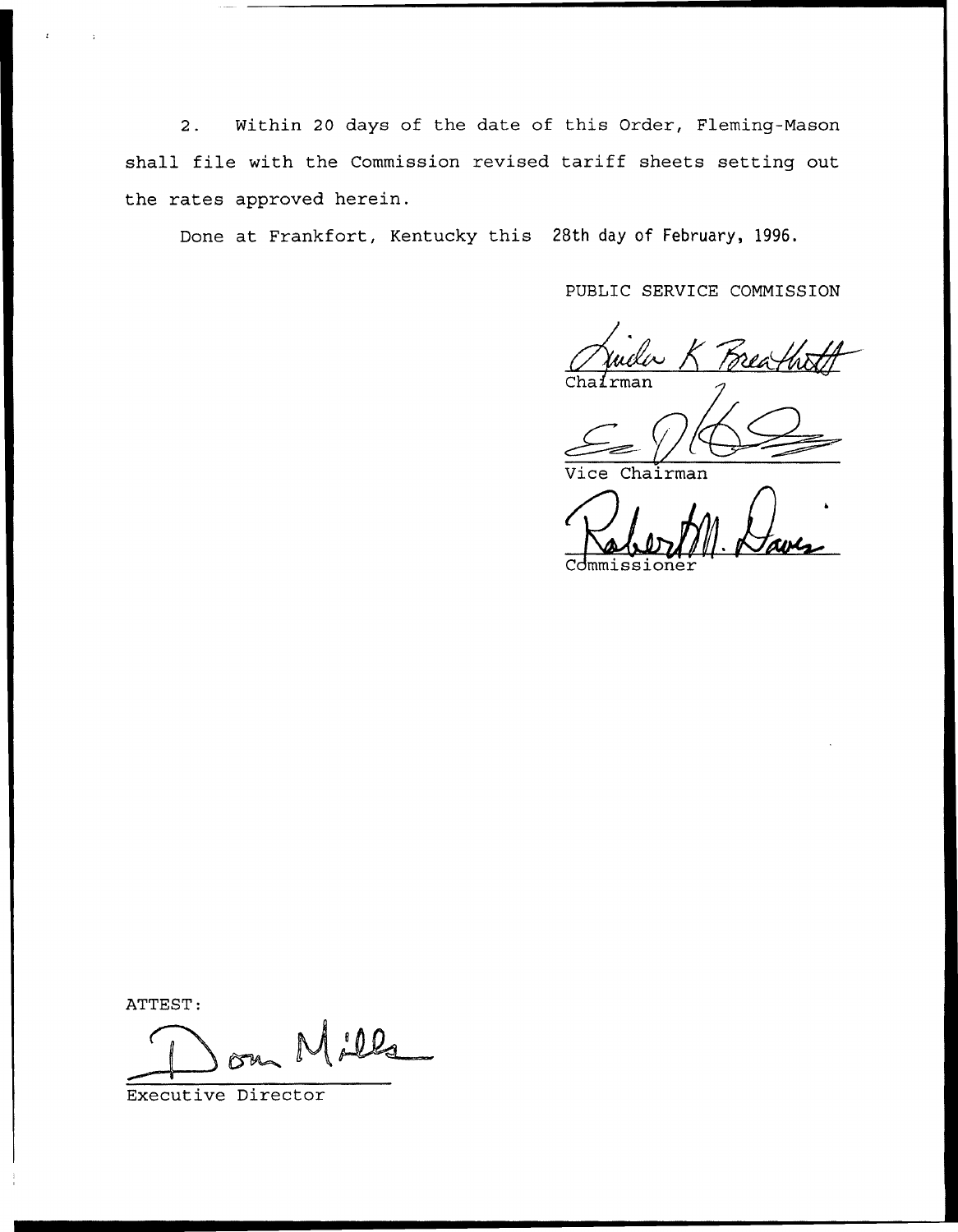#### APPENDIX A

APPENDIX TO AN ORDER OF THE KENTUCKY PUBLIC SERVICE COMMISSION IN CASE NO. 94-396 DATED FEBRUARY 28, 1996

The following rates and charges are prescribed for the customers in the area served by Fleming-Mason Rural Electric Cooperative Corporation. All other rates and charges not specifically mentioned herein shall remain the same as those in effect under authority of this Commission prior to the effective date of this Order.

### SCHEDULE RSP RESIDENTIAL AND SMALL POWER

Rate:

Energy Charge (for all KWH) \$.051580 Per KWH<br>Energy Charge (E.T.S.) .030948 Per KWH .030948 Per KWH

#### SCHEDULE SGS SMALL GENERAL SERVICE

Rate:

Energy Charge (for all KWH)  $$.027290$  Per KWH

#### SCHEDULE LGS LARGE GENERAL SERVICE

Rate:

Energy Charge (for all KWH)  $$.027400$  Per KWH

#### SCHEDULE OLS OUTDOOR LIGHTING SERVICE

Monthlv Rate:

#### Mercury Vapor

|               | 7,000 Lumens | Standard Service<br>Ornamental Service | \$5.61<br>14.07 |
|---------------|--------------|----------------------------------------|-----------------|
| 20,000 Lumens |              | Standard Service<br>Ornamental Service | 10.58<br>17.90  |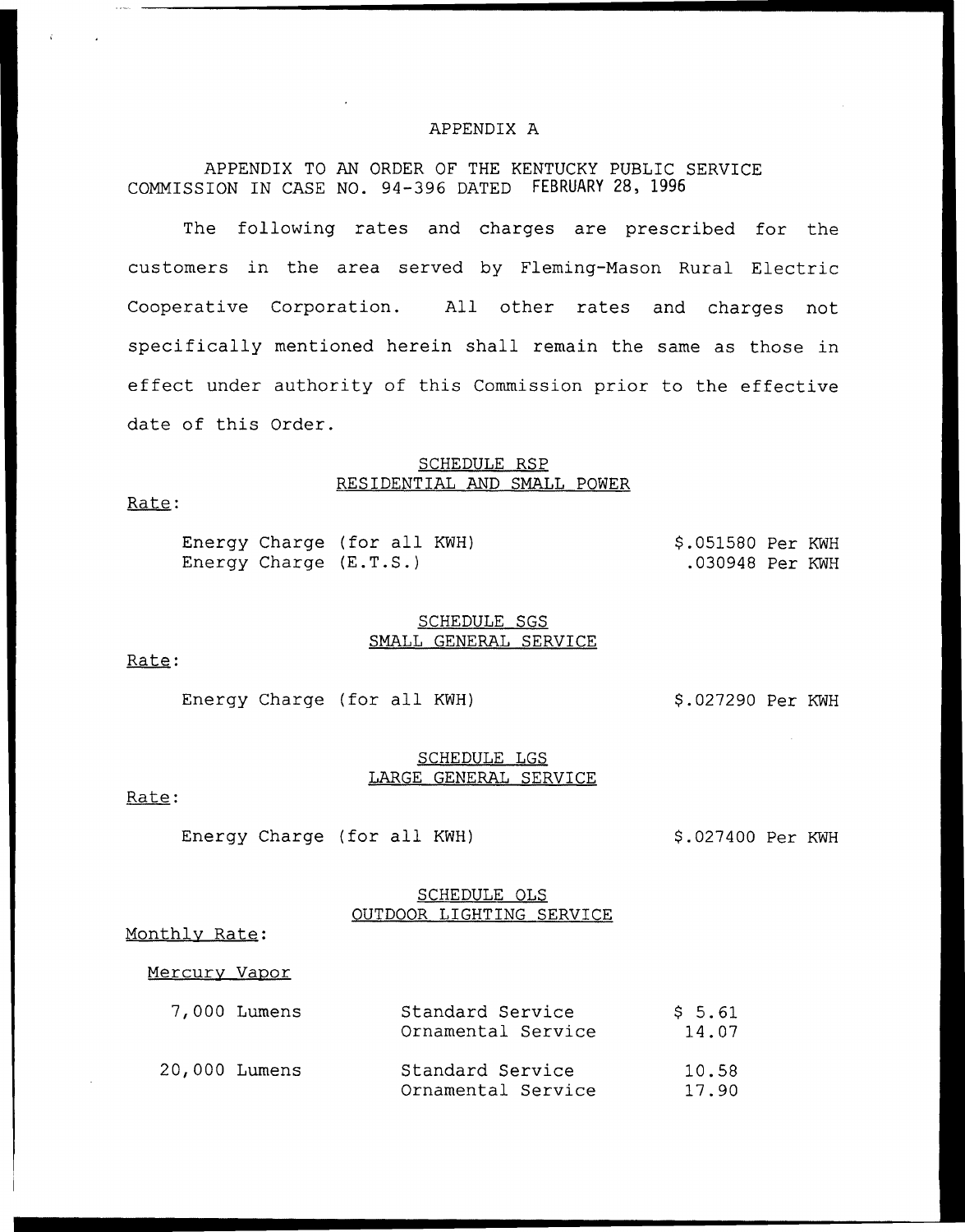### Hiah-Pressure Sodium

|               | 9,500 Lumens | Standard Service<br>Ornamental Service<br>Directional Service | \$5.88<br>13.20<br>5.98 |
|---------------|--------------|---------------------------------------------------------------|-------------------------|
| 22,000 Lumens |              | Standard Service<br>Ornamental Service<br>Directional Service | 7.99<br>15.32<br>7.82   |
| 50,000 Lumens |              | Standard Service<br>Ornamental Service<br>Directional Service | 11.49<br>18.41<br>11.19 |

#### SCHEDULE AES ALL ELECTRIC SCHOOL

### Rate;

Energy Charge (for all KWH)  $$.047650$  Per KWH

### TEXAS EASTERN TRANSMISSION CORPORATION SPECIAL CONTRACTED SERVICE

# Rate:

Energy Charge (for all KWH)  $$.025920$  Per KWH

### INLAND ELECTRIC SPECIAL CONTRACTED SERVICE

## Rate:

Energy Charge (for all KWH) Customer Charge .020020 Per KWH 4, 605.00 Per Month

#### SCHEDULE LIS<sub>1</sub> LARGE INDUSTRIAL SERVICE

### Rate:

Energy Charge (for all KWH)  $$.028430$  Per KWH

### SCHEDULE LIS 2 LARGE INDUSTRIAL SERVICE

Rate:

Energy Charge (for all KWH)  $$.025180$  Per KWH

 $-2-$